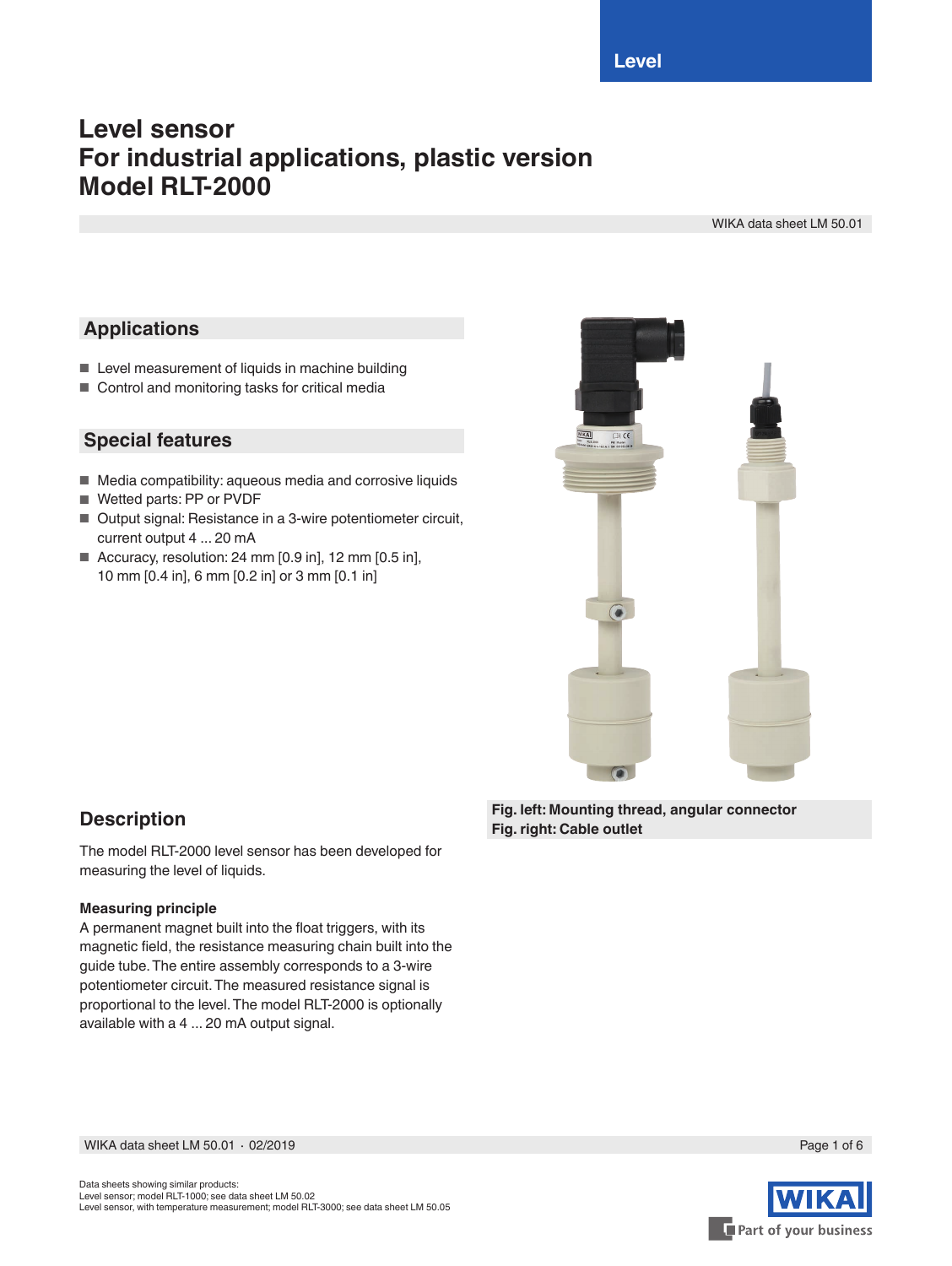# **Specifications**

| Level sensor, model RLT-2000                                  |                                                                                                                                                                                                        |                                                                                    |                                                                                                                |
|---------------------------------------------------------------|--------------------------------------------------------------------------------------------------------------------------------------------------------------------------------------------------------|------------------------------------------------------------------------------------|----------------------------------------------------------------------------------------------------------------|
| <b>Measuring principle</b>                                    | Reed-chain technology with optional analogue amplifier                                                                                                                                                 |                                                                                    |                                                                                                                |
| <b>Measuring range M</b>                                      | The measuring range is determined from the selected guide tube length L and the position of the 100 % mark.<br>For dimensions see drawing                                                              |                                                                                    |                                                                                                                |
| Guide tube length L                                           | 150  1,500 mm [6  59 in]                                                                                                                                                                               |                                                                                    |                                                                                                                |
| Output signal                                                 | Variable resistance<br>Max. voltage $<$ DC 40 V<br>Current output, 4  20 mA, 2-wire<br>Power supply: DC 12  32 V<br>Load in $\Omega$ : $\leq$ (power supply - 12 V) / 0.02 A                           |                                                                                    | The overall resistance of the reed chain is approx. 1 $\dots$ 10 k $\Omega$ , depending on the measuring range |
| <b>Accuracy, resolution</b>                                   | 24 mm $[0.9 \text{ in}]$ <sup>1)</sup><br><b>12 mm [0.5 in]</b> <sup>1)</sup><br>10 mm $[0.4 \text{ in}]^{2}$<br>6 mm $[0.2 \text{ in}]$ <sup>1)</sup><br>$\blacksquare$ 3 mm [0.1 in] <sup>1)</sup>   |                                                                                    |                                                                                                                |
| <b>Mounting position</b>                                      | Vertical $\pm 30^\circ$                                                                                                                                                                                |                                                                                    |                                                                                                                |
| <b>Process connection</b>                                     | <b>G</b> 1 $\frac{1}{2}$ , installation from outside <sup>3)</sup><br>G 2. installation from outside<br>G $\frac{3}{6}$ , installation from inside 4)<br>G $\frac{1}{2}$ , installation from inside 4) |                                                                                    |                                                                                                                |
| <b>Material</b><br>Wetted<br>Non-wetted<br>▁                  | Process connection, guide tube: PP, PVDF (option)<br>Case: PP, PVDF (option)                                                                                                                           |                                                                                    | Float: See table page 3<br>Electrical connection: See table below                                              |
| Permissible temperatures<br>Medium<br>Ambient<br>Storage<br>ш | PP version<br>$-10+80$ °C [14  176 °F]<br>$-10+80$ °C [14  176 °F]<br>$-10+80$ °C [14  176 °F]                                                                                                         | PVDF version (option)<br>$-30+80$ °C [ $-22+176$ °F]<br>$-30+80$ °C [-22  +176 °F] | $-10+80$ °C [14  176 °F], option: -30  +120 °C [-22  +248 °F] <sup>5)</sup>                                    |

| Electrical connections <sup>6)</sup>                                                                                                                         | Ingress protection $7$ ) | <b>Material</b>                                                 | <b>Cable length</b>                                      |
|--------------------------------------------------------------------------------------------------------------------------------------------------------------|--------------------------|-----------------------------------------------------------------|----------------------------------------------------------|
| Angular connector DIN 175301-803 A                                                                                                                           | <b>IP65</b>              | PA                                                              | $\overline{\phantom{0}}$                                 |
| Cable outlet                                                                                                                                                 | <b>IP67</b>              | <b>PVC</b>                                                      | ■ 2 m [6.5 ft]                                           |
| Cable outlet                                                                                                                                                 | IP <sub>67</sub>         | Silicone                                                        | $\blacksquare$ 5 m [16.4 ft]<br>other lengths on request |
| <b>Connection housing</b><br>Dimensions: 80 x 82 x 55 mm<br>$[3.1 \times 3.2 \times 2.2]$ in<br>For cable diameter: 5  10 mm<br>$[0.2 \dots 0.4 \text{ in}]$ | <b>IP66</b>              | Polycarbonate, glands from<br>polyamide, brass, stainless steel | $\overline{\phantom{0}}$                                 |

1) Not with float diameter 44 mm [1.7 in] from PP<br>2) Only with float diameter 44 mm [1.7 in] from PP and guide tube length L ≤ 500 mm (L ≤ 19,68 in)<br>3) Only with float diameter 44 mm [1.7 in] from PP<br>4) Only with able out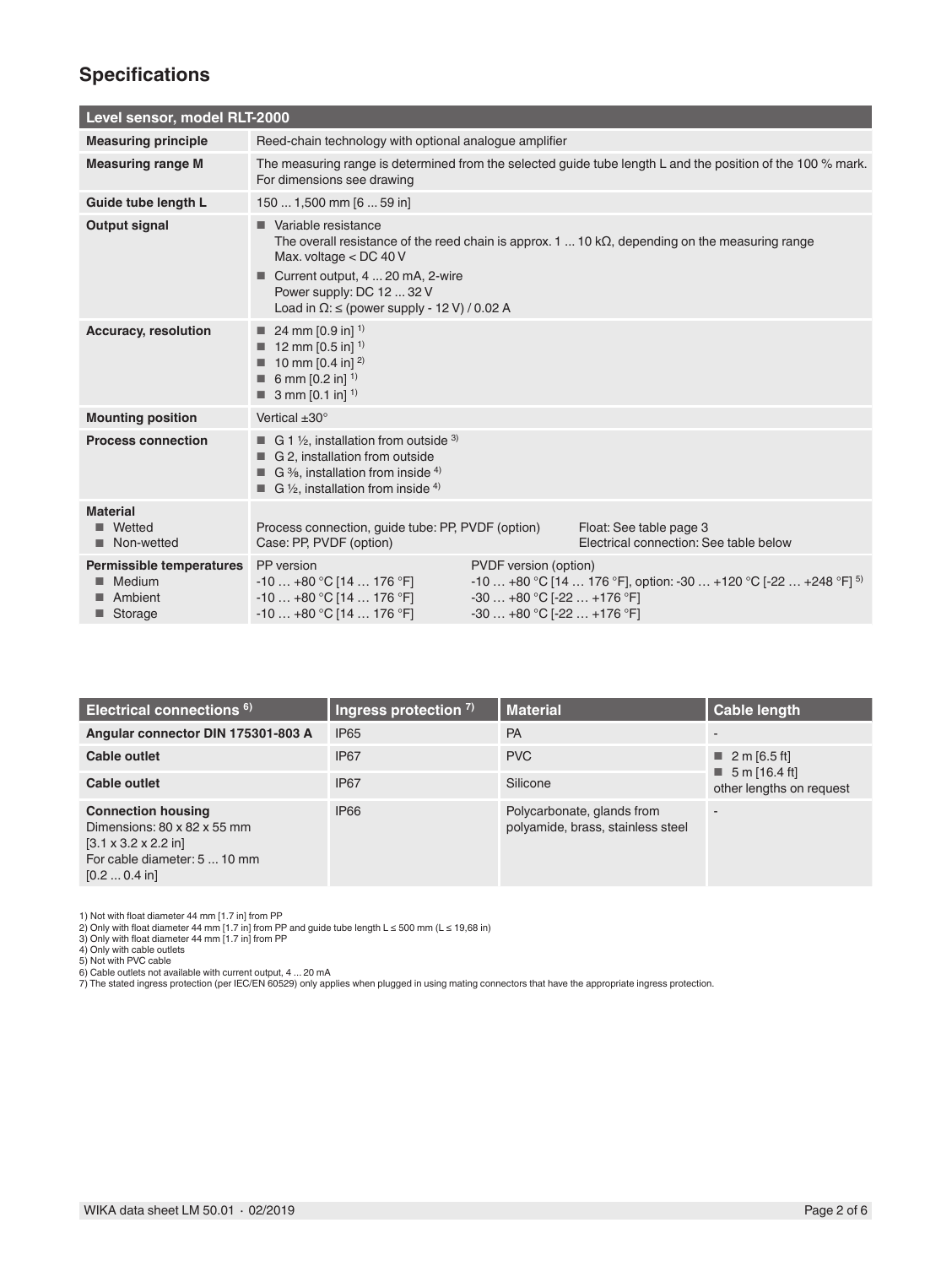| <b>Float</b> | <b>Form</b>            | <b>Outer</b><br>diameter Ø D | <b>Height H</b> | <b>Operating</b><br>pressure    | l Medium<br>temperature          | <b>Density</b>                                                | <b>Material</b> |
|--------------|------------------------|------------------------------|-----------------|---------------------------------|----------------------------------|---------------------------------------------------------------|-----------------|
|              | Cylinder $8$ )         | 44 mm [1.7 in]               | 44 mm [1.7 in]  | $\leq$ 3 bar<br>$\leq 43.5$ psi | ≤ 80 °C<br>$\leq 176$ °F]        | $\geq 500 \text{ kg/m}^3$<br>$[31.2$ lbs/ft <sup>3</sup> ]    | <b>PP</b>       |
|              | Cylinder <sup>9)</sup> | 55 mm [2.2 in]               | 55 mm [2.2 in]  | $\leq$ 3 bar<br>$\leq 43.5$ psi | ≤ 80 °C<br>$\leq 176$ °F]        | $\geq 500 \text{ kg/m}^3$<br>$[31.2$ lbs/ft <sup>3</sup> ]    | <b>PP</b>       |
| ØD           | Cylinder <sup>9)</sup> | 55 mm [2.2 in]               | 65 mm [2.6 in]  | $\leq$ 3 bar<br>$\leq 43.5$ psi | ≤ 120 °C<br>$\left[\leq 248$ °F] | $\geq$ 850 kg/m <sup>3</sup><br>$[53.1$ lbs/ft <sup>3</sup> ] | <b>PVDF</b>     |

8) Guide tube length L ≤ 500 mm [L ≤ 19,68 in], not with process connection G 2<br>9) Not with process connection G 1 ½

## **Connection diagram**

| Angular connector DIN 175301-803 A                                            |                     |           |                                  |       |
|-------------------------------------------------------------------------------|---------------------|-----------|----------------------------------|-------|
|                                                                               | Variable resistance |           | Current output, 4  20 mA, 2-wire |       |
| F.<br>$\begin{array}{c} \bullet \\ \bullet \\ \bullet \\ \bullet \end{array}$ | Overall resistance  | Pin $2/3$ | $U +$                            | Pin 1 |
|                                                                               | 1000%               | Pin $1/3$ | U-                               | Pin 2 |
|                                                                               | $0100\%$            | Pin $1/2$ |                                  |       |

| Cable outlet |                     |               |  |  |
|--------------|---------------------|---------------|--|--|
|              | Variable resistance |               |  |  |
|              | Overall resistance  | green / white |  |  |
|              | 1000%               | white / brown |  |  |
|              | $0100\%$            | brown / green |  |  |

| Polycarbonate case |                     |                  |                                  |             |  |
|--------------------|---------------------|------------------|----------------------------------|-------------|--|
|                    | Variable resistance |                  | Current output, 4  20 mA, 2-wire |             |  |
|                    | Overall resistance  | Terminal W1 / W3 | U+                               | Terminal U+ |  |
|                    | 1000%               | Terminal W1 / W2 | U-                               | Terminal U- |  |
|                    | $0100\%$            | Terminal W2 / W3 |                                  |             |  |

| <b>Electrical safety</b>    |                |
|-----------------------------|----------------|
| Reverse polarity protection | $U+vs. U-$     |
| Overvoltage protection      | <b>DC 40 V</b> |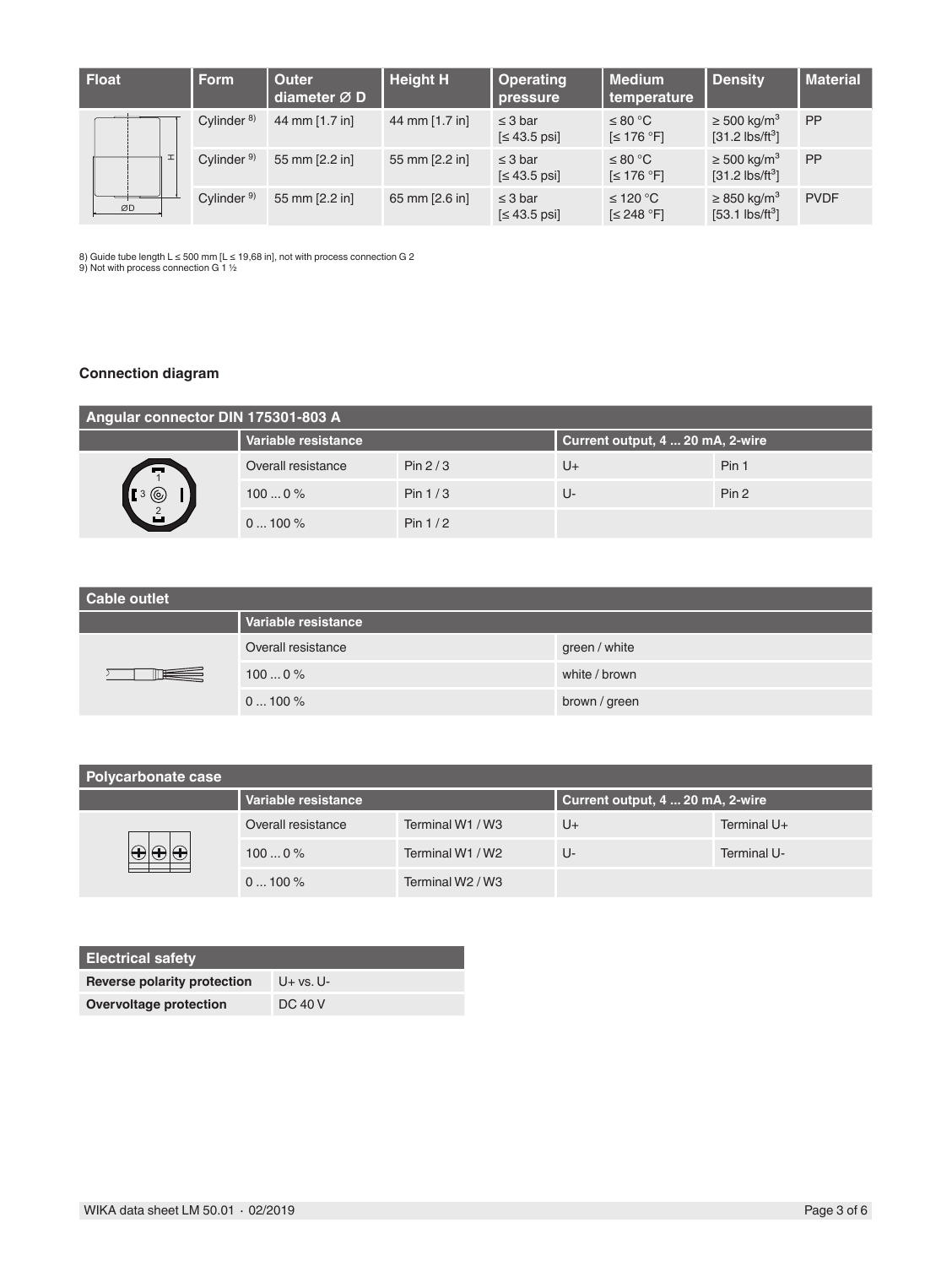# **Dimensions in mm [in]**

with angular connector form A Resistance signal



### with connection housing with cable outlet



#### Legend

- L Guide tube length<br>M Measuring range
- M Measuring range<br>X Distance sealing
- Distance sealing face to 100 % mark  $(X \geq 0)$  dead band T in mm [in] (from sealing edge))
- T Dead band (pipe end)

with angular connector form A Current output 4 ... 20 mA



# Resistance signal

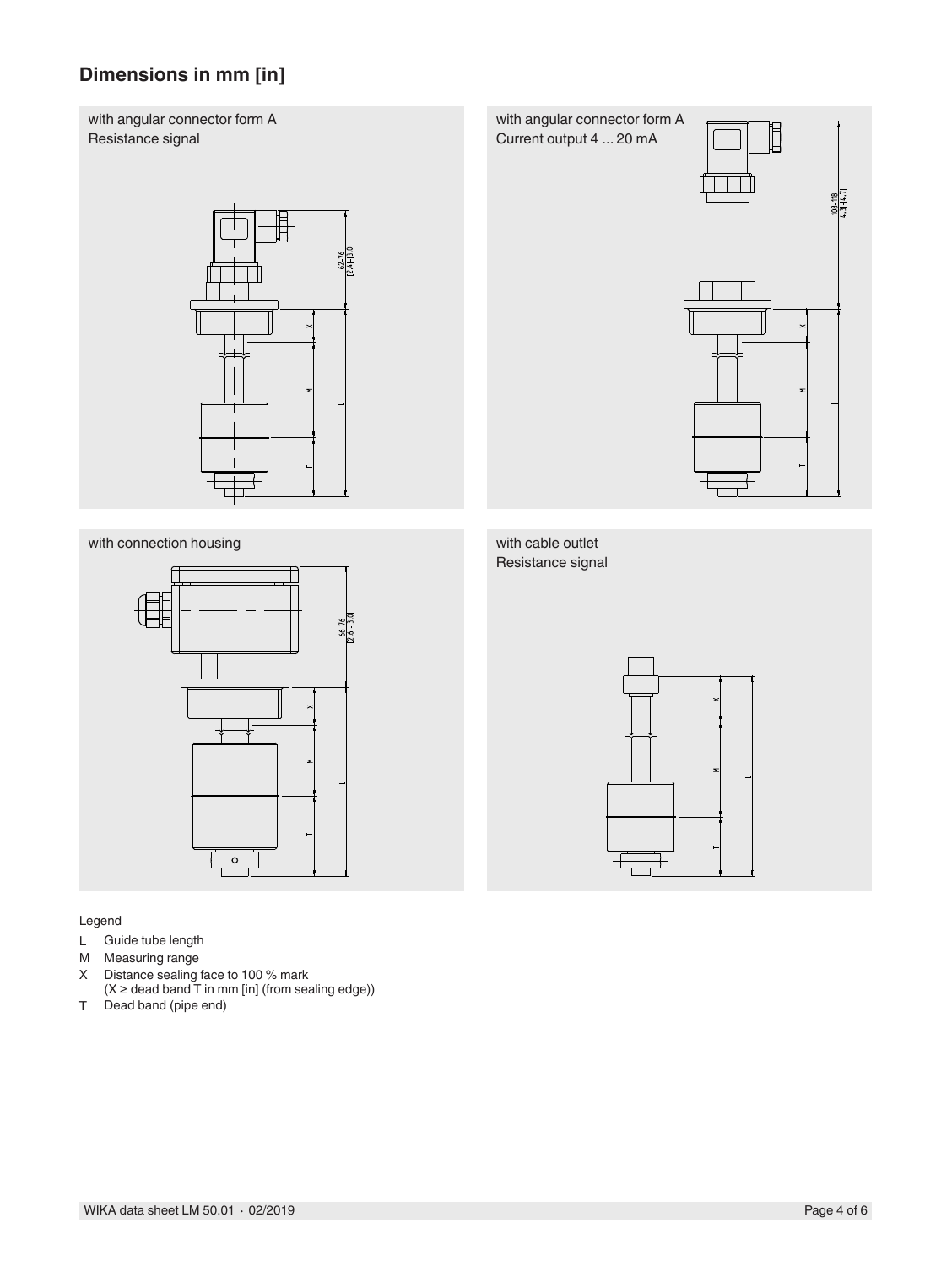## **Dead band T in mm [in] (from sealing edge)**

| <b>Process connection</b>              | Outer diameter float Ø D |                  |                          |
|----------------------------------------|--------------------------|------------------|--------------------------|
|                                        | Ø 44 mm [1.7 in]         | Ø 55 mm [2.2 in] | Ø 55 mm PVDF [2.2 in]    |
| $G_1 \nrightthreetimes$ (from outside) | 45 mm [1.8 in]           | $\sim$           | $\overline{\phantom{a}}$ |
| G 2 (from outside)                     | -                        | 55 mm [2.2 in]   | 65 mm [2.6 in]           |
| $G \frac{3}{8} B$ (from inside)        | 50 mm [2.0 in]           | 55 mm [2.2 in]   | 60 mm [2.4 in]           |
| $G \frac{1}{2} B$ (from inside)        | 50 mm [2.0 in]           | 55 mm [2.2 in]   | 60 mm [2.4 in]           |

## **Dead band T in mm [in] (pipe end)**

| Dead band | Outer diameter float ∅ D            |                                      |                                    |  |
|-----------|-------------------------------------|--------------------------------------|------------------------------------|--|
|           | $\overline{\otimes}$ 44 mm [1.7 in] | $\vert$ $\varnothing$ 55 mm [2.2 in] | $\overline{2}$ 55 mm PVDF [2.2 in] |  |
|           | 40 mm $[1.6$ in]                    | 45 mm [1.8 in]                       | 55 mm [2.2 in]                     |  |

## **Process connection**



| <b>C</b>        |                 | Spanner width  |
|-----------------|-----------------|----------------|
| $G1\frac{1}{2}$ | 16 mm [0.63 in] | 30 mm [1.2 in] |
| G 2             | 20 mm [0.79 in] | 36 mm [1.4 in] |

| G                 | L <sub>1</sub>  | Spanner width            |
|-------------------|-----------------|--------------------------|
| $G \frac{3}{8} B$ | 12 mm [0.47 in] | 22 mm $[0.9$ in          |
| $G \ntriangle B$  | 14 mm [0.55 in] | $27 \text{ mm}$ [1.1 in] |